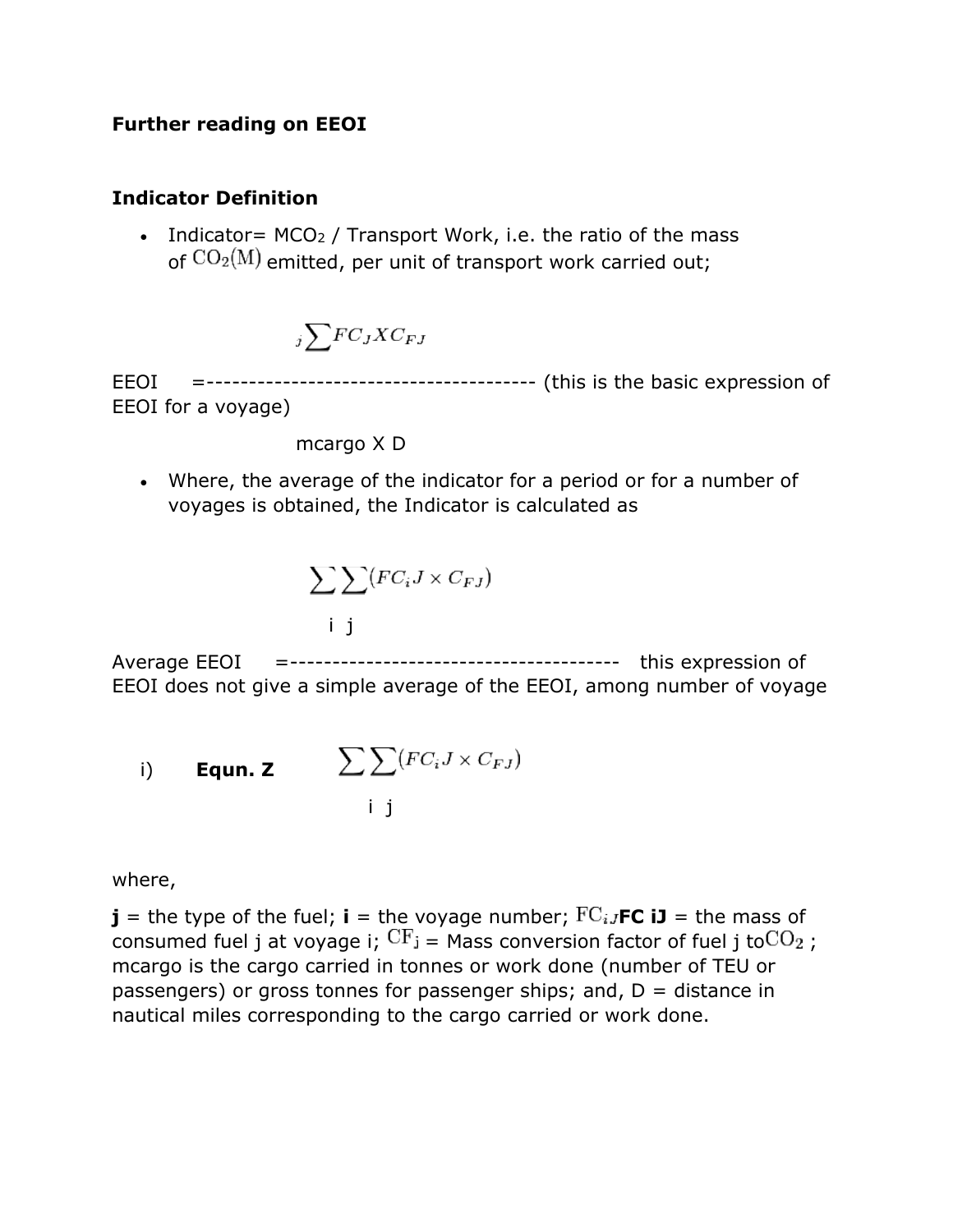The unit of the EEOI depends on the measurement of cargo carried or work done, e.g. tonnes  $CO<sub>2</sub>$  / (tonnes. miles); tonnes  $CO<sub>2</sub>$  /(TEU. nautical miles); tonnes  $CO<sub>2</sub>$  / (person. nautical miles), etc.

CF is a non-dimensional conversion factor between fuel consumption measured in g and the  $CO<sub>2</sub>$  emission also measured in g as based on carbon content. The value of CF is as follows:-

| <b>Type of Fuel</b>           | <b>Reference</b>                   | Carbon<br>content | $CF(t-CO2/t-$<br>fuel) |
|-------------------------------|------------------------------------|-------------------|------------------------|
| Diesel / Gas Oil              | ISO 8217 Grades DMX<br>through DMC | 0.875             | 3.206000               |
| Light fuel<br>oil(LGO)        | ISO 8217 Grades RMA<br>through RMD | 0.86              | 3.151000               |
|                               | ISO 8217 Grades RME<br>through RMK | 0.85              | 3.114400               |
| Liquefied                     | Propane                            | 0.819             | 3,000000               |
| Petroleum<br>Gas(LPG)         | <b>Butane</b>                      | 0.827             | 3.030000               |
| Liquefied Natural<br>Gas(LNG) |                                    | 0.75              | 2.750000               |

Rolling Average: This concept when used, can be calculated in a suitable time period, e.g. one year closest to the end of a voyage for that period, or number of voyages, e.g. 6 0r 10 voyages, which are agreed as statistically relevant to the initial averaging period. The "rolling average EEOI is then calculated for this period or number of voyages by the equation, "Equn. Z" as shown above.

Fuel Consumption: FC, i.e. all the fuel consumed at sea and in port or for a voyage or period in question, e.g. a day, by main and auxiliary engines including boilers and incinerators.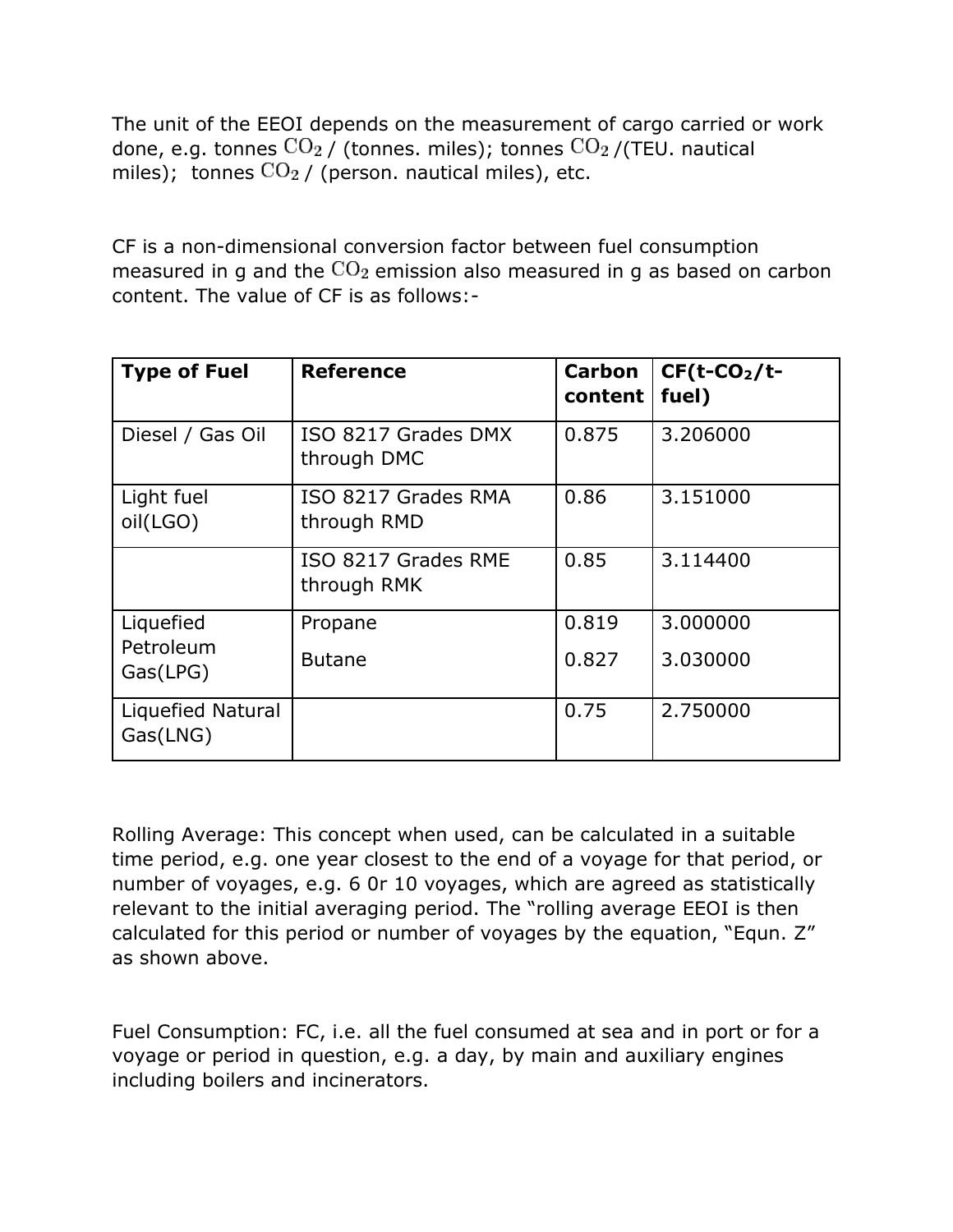Distance Sailed: the actual distance sailed in nautical miles (deck log-book data) for the voyage or period in question.

Voyage: the period between a departure from a port to the departure from the next port. (Other definitions are also acceptable)

Ship and cargo applicable to the guidelines:

- Dry cargo carriers
- Tankers
- Gas tankers
- Container ships
- Ro-ro cargo ships
- General cargo ships
- Passenger ships including ro-ro passenger ships

## **Cargo includes:** -

- All gas, liquid and solid bulk cargo
- General cargo
- Containerized cargo (including the return of empty units)
- Break bulks
- Heavy lift
- Frozen and chilled goods,
- Timber and forest products
- Cargo carried on freight vehicles
- Cars and freight vehicles on ro-ro ferries and passengers (for passenger and ro-ro passenger ships)

## **Cargo Mass Carried or work Done: In general, cargo mass carried or work done is expressed as follows**: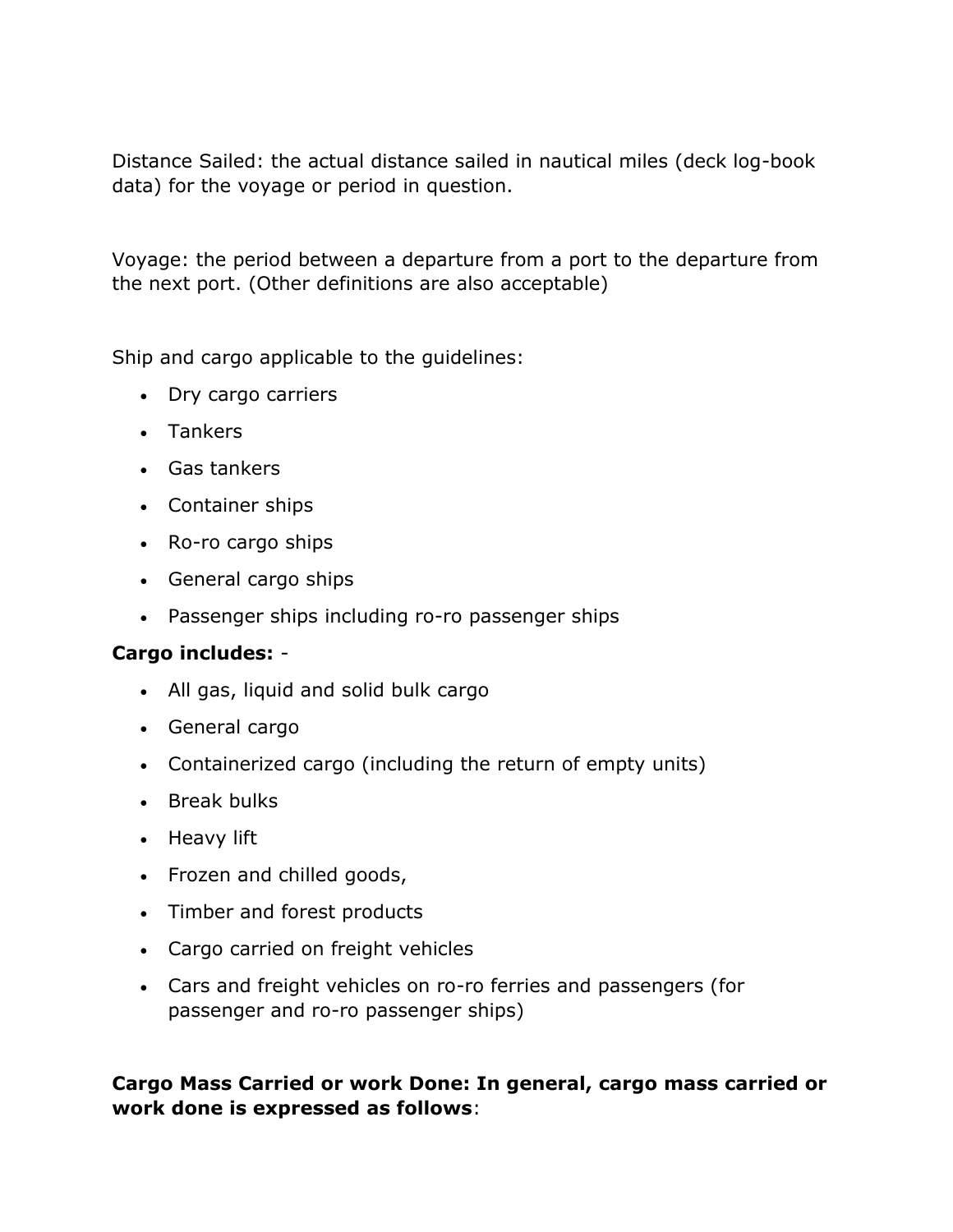- For dry-cargo carriers, liquid tankers, gas tankers, ro-ro cargo ships and general cargo ships, metric tonnes(t) of the cargo carried should be used;
- For container ships solely carrying containers, number of containers (TEU) or metric tons(t) of the total mass of cargo and containers should be used;
- For ships carrying a combination of containers and other cargoes, a TEU mass of 10 t could be applied for loaded TEUs and 2t for empty TEUs; and,
- For passenger ships, including ro-ro passenger ships, number of passenger or gross tonnes of the ship should be used;
- Certain ro-ro vessels, which carry a mixture of passengers in cars, foot passengers and freight, operators may wish to consider some form of weighted average based on the relative significance of these trades for their particular service or the use of other parameters or indicators as appropriate.

## **In some particular cases, the work done can be expressed as follows:-**

- For car ferries and car carriers, number of car units or occupied lane meters;
- For container ships, number of TEUs (empty or full); and,
- For railway and ro-ro vessels, number of railway cars and freight vehicles, or occupied lane meters

# **General Data Recording and Documentation Procedures**

The collection of data from ships, should include the type of cargo being carried, the actual distance travelled (from the ship's log book), the quantity and type of fuel used (as per the Bunker Delivery Note), and all information regarding the fuel that is liable to affect the amount of  $CO_2$ emitted. Ideally speaking, the data used should be uniform so that the related information can be easily collated and analyzed to facilitate the eliciting of the necessary information.

## **Monitoring and Verification**